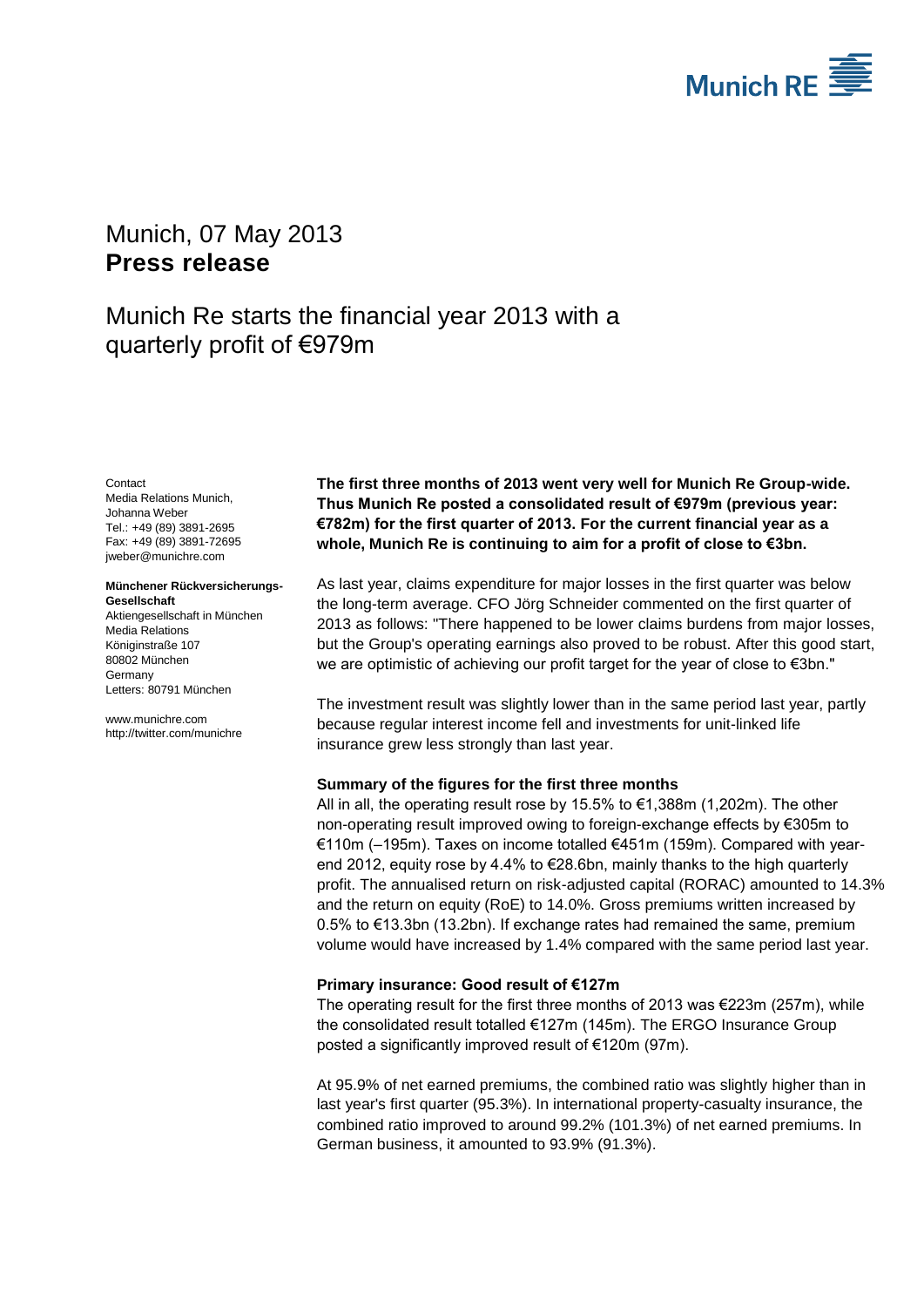

07 May 2013 **Press release** Page 2/7

Total premium income across all lines of business fell by 2.2% in the first quarter of 2013 and came to €4,908m (5,016m), while gross premiums written decreased by 1.2% to €4,643m (4,698m). The main reasons for the reduction were the smaller amount of single-premium business in the life segment and the absence of premiums from the South Korean company ERGO Daum Direct, sold in 2012.

ERGO CEO Torsten Oletzky commented: "The good result for the quarter gives us momentum to meet the challenges that lie ahead this year: the launch of our new life insurance product mid-year and the realisation of new structures in sales."

### **Reinsurance: Very good result of €827m**

Reinsurance business delivered very good results from January to March: The operating result amounted to €1,120m (906m). Altogether, the business field of reinsurance accounted for around €827m (634m) of the Group consolidated result. Major losses were well below expectations.

Premium income in the first three months was up 1.8% on the same period last year, rising to €7.0bn (6.8bn). If exchange rates had remained the same, premium volume for the first three months would have risen by 3.2% year on year. In the life reinsurance segment, gross premiums written were down slightly by 1.2% to €2,569m (2,599m) for the first three months.

Despite growth being curbed by foreign-exchange effects, premiums in propertycasualty reinsurance rose by a total of  $3.6\%$  to  $\epsilon$ 4,398m (4,245m). Premium income benefited particularly from price increases in the segments recently affected by major losses, including natural catastrophe covers and marine business. Also, rising premium volumes in US agricultural insurance and at US primary insurance subsidiaries American Modern and Hartford Steam Boiler Group contributed to the premium growth in the first quarter.

The combined ratio in property-casualty reinsurance in the first quarter was 85.7% (94.6%) of net earned premiums. Natural catastrophe losses amounted to around €24m (41m) and man-made major losses to €81m (223m), representing only 0.6% and 2.0% of net earned premiums respectively. Floods at the end of January in Queensland, Australia, and a satellite claim gave rise to losses in the mid double-digit million euro range for Munich Re in each case. As loss reserves remain significantly above the level of losses reported, there were moderate reserve releases of approximately €100m.

In the renewals at 1 April 2013, a premium volume of around €1.0bn was up for renewal. Some 38% of this concerned the markets of Japan and Korea, and another 35% North America and Global Clients. At slightly over 40%, natural catastrophe business accounted for a high percentage of this volume. Overall, prices moved sideways at a high level. This also applied to Japan, despite an increased supply of capacity from established and new market players. Consequently, the volume of business diminished somewhat while the price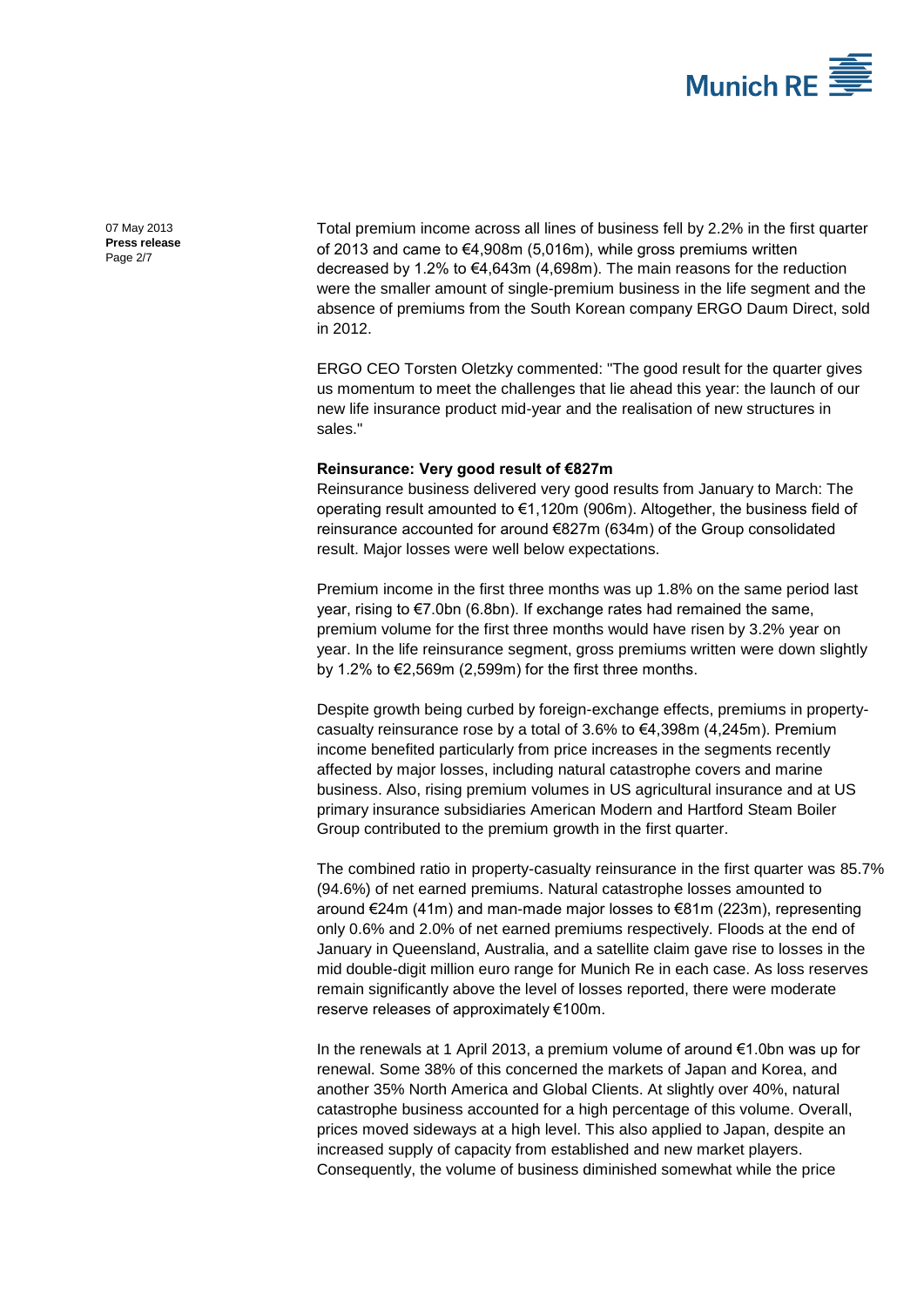

07 May 2013 **Press release** Page 3/7

level, which gives an indication of the potential profitability of the business, remained stable.

The renewals at 1 July mainly involve treaty business in the US market and in Australia, New Zealand and Latin America, with a premium volume of around €2.2bn up for renewal. A high percentage of this – around 30% – will again be accounted for by natural catastrophe covers. Munich Re expects slight price erosion for such covers in the USA, due to growing capacity. Apart from this, Munich Re anticipates a stable price level. Torsten Jeworrek, Munich Re's Reinsurance CEO, said: "As always, we will attach great importance to strict underwriting discipline."

#### **Munich Health: Result of €37m**

Munich Health's operating result increased to €48m (32m), leading to a positive result of €37m (5m).

Gross premiums written remained almost unchanged compared with the previous year at €1,674m (1,680m). In primary insurance, Munich Health posted modest premium growth of 0.6% to €532m (529m). In reinsurance, the small decline by 0.8% to €1.1bn (1.2bn) was mainly attributable to adverse currency translation effects. If exchange rates had remained the same, the total premium volume at Munich Health would have increased by 1.1% compared with the previous year.

The combined ratio for January to March was 99.4% (99.5%).

Business written by US primary insurer Windsor Health Group (WHG) produced another loss, amounting to €15m (19m). The extensive measures decided on to improve the result situation at WHG are being implemented with great focus. The rest of Munich Health's primary insurance business developed positively.

#### **Investments: Investment result of €2.0bn**

At €216.2bn (226.8bn at market values), total investments at 31 March 2013 increased by €2.4bn or 1.1% owing largely to new investments due to the greater business volume, and changes in the market value of non-fixed-interest securities. The off-balance-sheet unrealised valuation reserves fell from €10.7bn at the beginning of the year to €10.6bn. There were only small shifts between asset classes compared with year-end 2012. Fixed-interest securities, loans and short-term fixed-interest investments continued to make up the largest portion of Munich Re's investments, with a share of around 86% at market value. Equities accounted for 4.0% (31 December 2012: 3.7%) or 3.9% (3.4%) after hedging, and real estate for 2.3% (31 December 2012: 2.4%).

For the period January to March 2013, the Group's investment result showed a year-on-year reduction of 10.6% to €2.0bn (2.2bn). The result represents an annualised return of 3.6%.

In the write-ups and write-downs of investments, Munich Re posted net writedowns of €103m (179m), in particular on its interest-rate derivatives and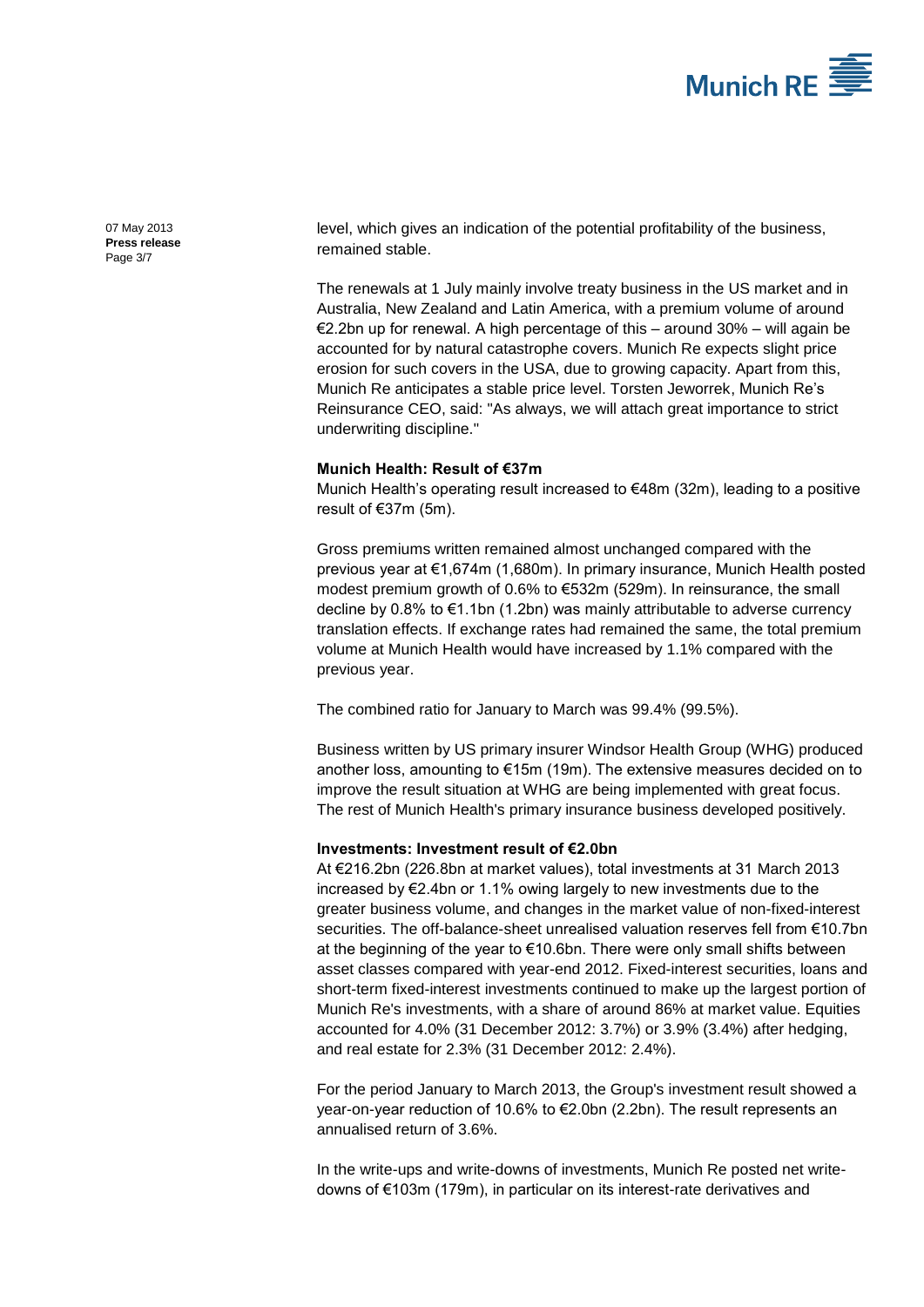

07 May 2013 **Press release** Page 4/7

swaptions, as these lost market value due to a slight rise in interest-rate levels. Net gains on the disposal of equities and fixed-interest securities amounted to €446m (461m), with the gains on disposal being realised almost entirely by the primary insurance companies. In reinsurance, Munich Re deliberately refrained from making shifts in investments with a view to protecting the valuation reserves and to limiting reinvestment at lower interest rates to unavoidable cases where securities had matured.

The Group's asset manager is MEAG. Its assets under management as at 31 March 2013 included not only Group investments but also segregated and retail funds totalling €12.0bn (11.5bn).

#### **Outlook for 2013: Result of close to €3bn remains the target**

The expectations for 2013 have scarcely changed compared with those presented in Munich Re's 2012 annual report published in mid-March. Assuming exchange rates remain stable, the Group anticipates that for the financial year 2013 its gross premiums written will range between €50bn and €52bn. Gross premium income of some €27bn is expected in the reinsurance segment, and a figure of just under €17bn for primary insurance. Total premium income in primary insurance (including the savings premiums of unit-linked life insurance and capitalisation products) should be slightly below €18.5bn. Gross premiums written of just over €6.5bn are projected for Munich Health.

For property-casualty reinsurance, Munich Re's target is a combined ratio of around 94% of net earned premiums, taking into account the run-off of loss reserves for prior accident years. If the incidence of major losses remains within the expected range in the further course of the year, Munich Re would probably even better this target. In property-casualty primary insurance, the combined ratio for 2013 should be approximately 95%. The figure for Munich Health is expected to be around 100%.

Munich Re does not anticipate any rapid or significant rise in capital market interest rates in 2013, so regular income from investments is likely to be relatively low. Overall, Munich Re anticipates a return on investment of around 3.3%. The return of 3.6% posted in the first three months of 2013 cannot be extrapolated to the year as a whole because Munich Re is reckoning with lower gains on the disposal of investments in the remaining quarters.

The consolidated result in reinsurance should total between €2.3bn and €2.5bn in 2013. For the primary insurance segment, Munich Re projects a consolidated result in the range of €400–500m, with €350–450m for the ERGO Group. The difference between the two figures is mainly attributable to intra-Group transactions between primary insurance and reinsurance. In the Munich Health business field, a further loss in 2013 cannot be ruled out yet owing to the difficult situation at WHG.

Given average claims experience, Munich Re envisages a technical result for 2013 of the same level as in 2012. The Group continues to aim for a consolidated result of close to €3bn, subject to actual claims experience with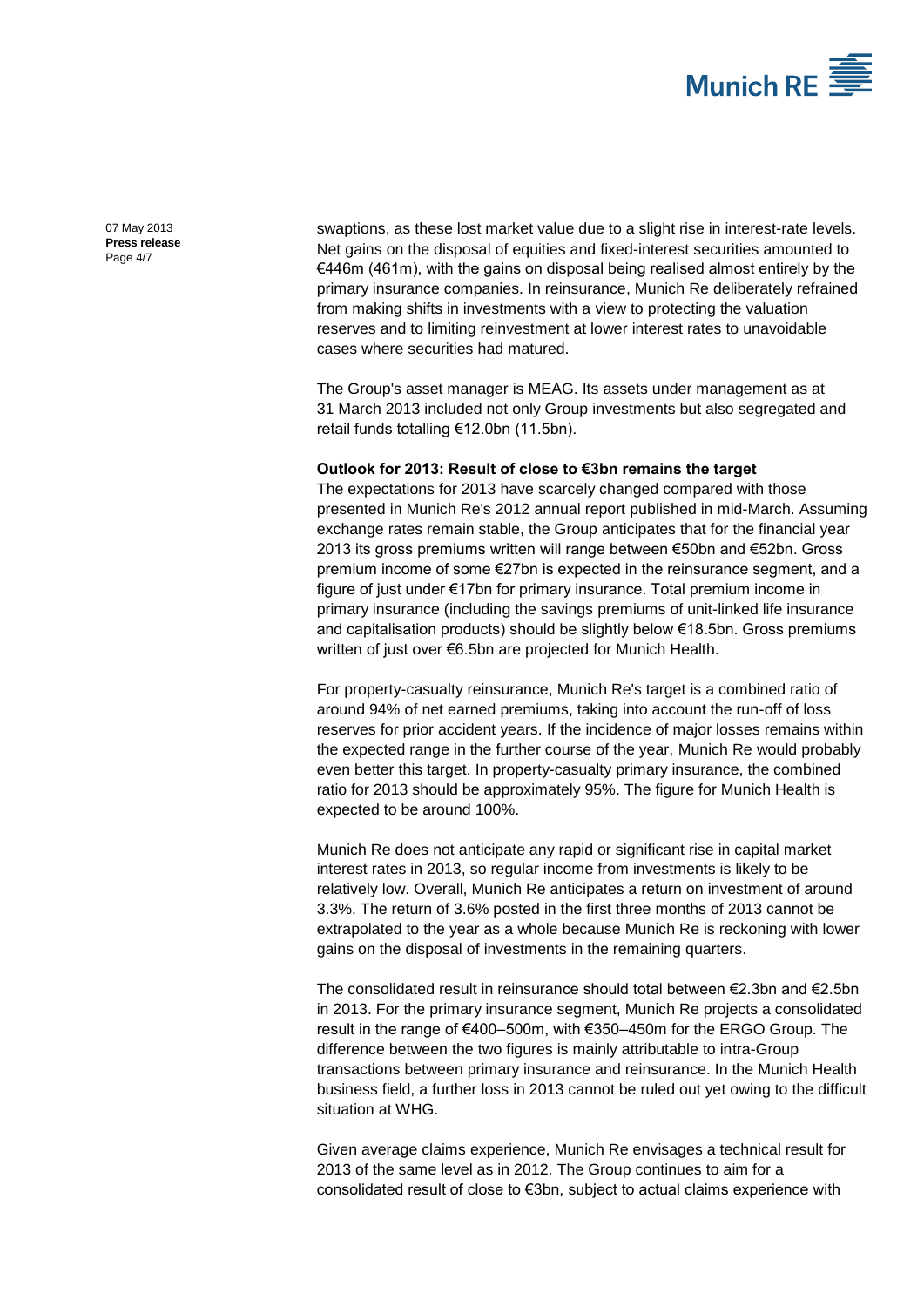

07 May 2013 **Press release** Page 5/7

regard to major losses being within normal bounds and to its income statement not being impacted by severe currency or capital market developments, significant changes in fiscal parameters, or other special factors.

CFO Schneider explained: "The result of nearly €1bn for the first quarter should not be simply extrapolated for twelve months. But with this strong start to the year, we have taken a pleasing step towards our result target. Furthermore, we continue to see profitable growth opportunities, particularly in markets like Asia-Pacific, for which we are well positioned."

Note for the editorial staff: For further questions please contact

Media Relations Munich[, Johanna Weber](#page-0-0) Tel.: +49 (89) 389[1-2695](#page-0-1)

Media Relations Asia, Nikola Kemper Tel.: +852 2536 6936

Media Relations USA, Beate Monastiridis-Dörr Tel.: +1 (609) 243-4622

**Munich Re** stands for exceptional solution-based expertise, consistent risk management, financial stability and client proximity. This is how Munich Re creates value for clients, shareholders and staff. In the financial year 2012, the Group – which combines primary insurance and reinsurance under one roof – achieved a profit of €3.2bn on premium income of around €52bn. It operates in all lines of insurance, with around 45,000 employees throughout the world. With premium income of around €28bn from reinsurance alone, it is one of the world's leading reinsurers. Especially when clients require solutions for complex risks, Munich Re is a much sought-after risk carrier. Its primary insurance operations are concentrated mainly in the ERGO Insurance Group, one of the major insurance groups in Germany and Europe. ERGO is represented in over 30 countries worldwide and offers a comprehensive range of insurances, provision products and services. In 2012, ERGO posted premium income of €19bn. In international healthcare business, Munich Re pools its insurance and reinsurance operations, as well as related services, under the Munich Health brand. Munich Re's global investments amounting to €214bn are managed by MEAG, which also makes its competence available to private and institutional investors outside the Group.

#### **Disclaimer**

This press release contains forward-looking statements that are based on current assumptions and forecasts of the management of Munich Re. Known and unknown risks, uncertainties and other factors could lead to material differences between the forward-looking statements given here and the actual development, in particular the results, financial situation and performance of our Company. The Company assumes no liability to update these forward-looking statements or to conform them to future events or developments.

Munich[, 07 May 2013](#page-0-2)

**Münchener Rückversicherungs-Gesellschaft** Aktiengesellschaft in München Media Relations Königinstraße 107 80802 München Germany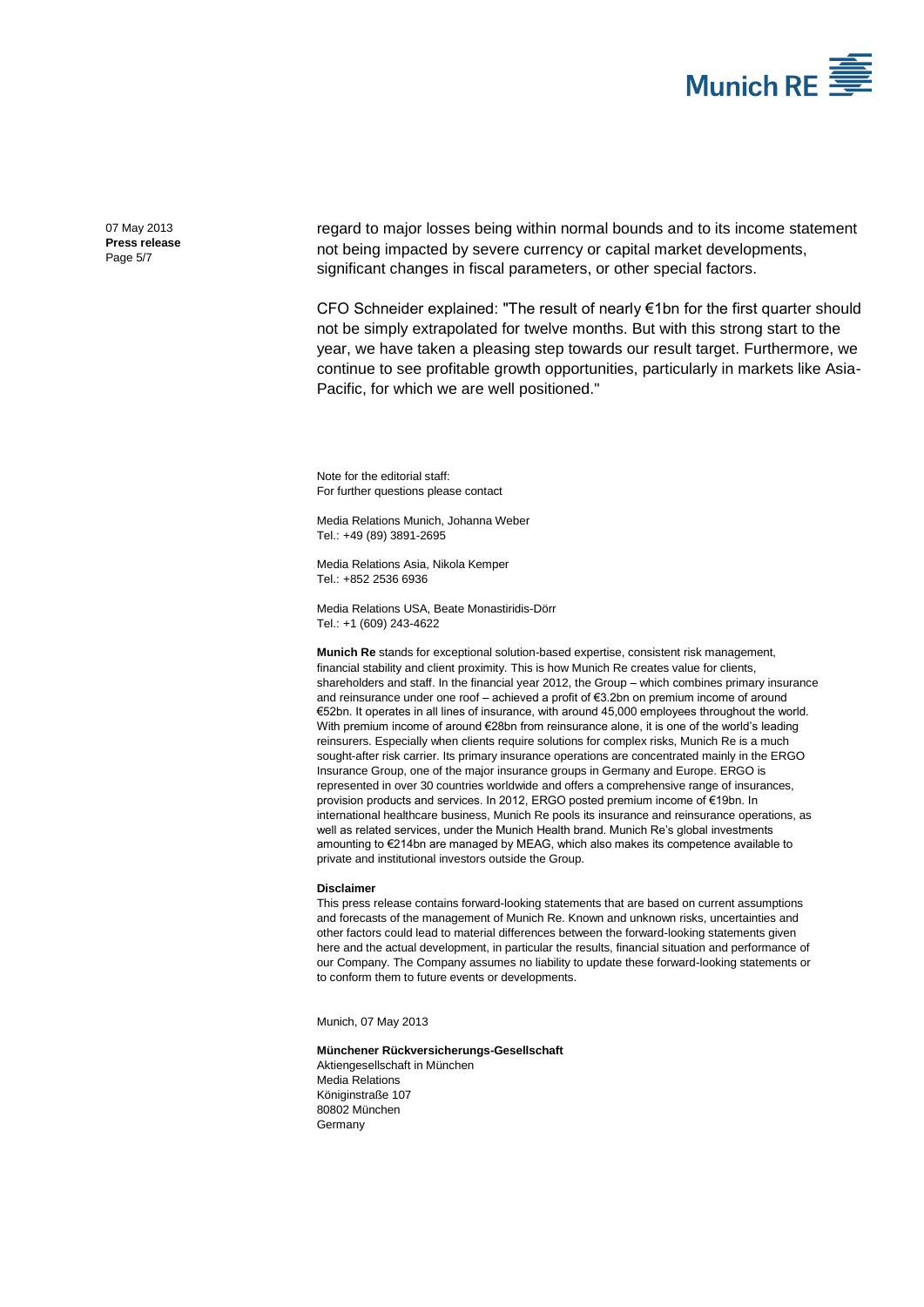

07 May 2013 **Press release** Page 6/7

#### **Key figures (IFRS) for the Group in the first quarter of 2013\*** (in €m unless otherwise indicated)

|                                      |                          | 1st quarter | 1st quarter | Change          |               |
|--------------------------------------|--------------------------|-------------|-------------|-----------------|---------------|
|                                      |                          | 2013        | 2012        |                 |               |
|                                      |                          |             |             | Absolute        | %             |
| Gross premiums written               |                          | 13.284      | 13.222      | 62              | 0.5           |
| Net earned premiums                  |                          | 12.096      | 12.367      | $-271$          | $-2.2$        |
| Net expenses for claims and benefits |                          | 9,580       | 10,233      | $-653$          | $-6.4$        |
| Technical result                     |                          | 1,279       | 972         | 307             | 31.6          |
| Investment result                    |                          | 2,007       | 2,244       | $-237$          | $-10.6$       |
| Thereof                              | Realised gains           | 686         | 986         | $-300$          | $-30.4$       |
| <b>Realised losses</b>               |                          | 362         | 614         | $-252$          | $-41.0$       |
| Non-technical result                 |                          | 109         | 230         | $-121$          | $-52.6$       |
| Operating result                     |                          | 1,388       | 1,202       | 186             | 15.5          |
| Net finance costs<br>Taxes on income |                          | $-68$       | $-66$       | $-2$            | $-3.0$        |
| Consolidated profit                  |                          | 451<br>979  | 159<br>782  | 292<br>197      | 183.6<br>25.2 |
| Thereof                              | Munich Reinsurance       |             |             |                 |               |
| attributable                         | Company equity holders   | 972         | 780         | 192             | 24.6          |
| to                                   | Minority interests       |             | 2           | 5               | 250.0         |
|                                      |                          |             |             |                 |               |
|                                      |                          | 31.03.2013  | 31.12.2012  |                 |               |
| Investments                          |                          | 216,235     | 213,823     | 2,412           | 1.1           |
| Equity                               |                          | 28,620      | 27,423      | 1,197           | 4.4           |
| Staff                                |                          | 45,375      | 45,437      | -62             | -0.1          |
| Reinsurance                          |                          | 1st quarter | 1st quarter | Change          |               |
|                                      |                          | 2013        | 2012        |                 |               |
|                                      |                          |             |             | Absolute        | %             |
| Gross premiums written               |                          | 6,967       | 6,844       | 123             | 1.8           |
| <b>Technical result</b>              |                          | 1.091       | 697         | 394             | 56.5          |
| Non-technical result                 |                          | 29          | 209         | $-180$          | $-86.1$       |
| Operating result                     |                          | 1.120       | 906         | 214             | 23.6          |
| Result                               |                          | 827         | 634         | 193             | 30.4          |
|                                      |                          |             |             |                 |               |
| Thereof                              | Reinsurance -            | 1st quarter | 1st quarter |                 | Change        |
|                                      | Life                     | 2013        | 2012        |                 |               |
|                                      |                          |             |             | Absolute        | $\frac{0}{0}$ |
|                                      | Gross premiums written   | 2,569       | 2,599       | $-30$           | $-1.2$        |
|                                      | <b>Technical result</b>  | 209         | 153         | 56              | 36.6          |
|                                      | Non-technical result     | 13          | 37          | -24             | -64.9         |
|                                      | Operating result         | 222         | 190         | 32              | 16.8          |
|                                      | Result                   | 172         | 129         | 43              | 33.3          |
|                                      | Reinsurance-             | 1st quarter | 1st quarter |                 |               |
|                                      | <b>Property-casualty</b> | 2013        | 2012        |                 | Change        |
|                                      |                          |             |             |                 |               |
|                                      | Gross premiums written   | 4,398       | 4,245       | Absolute<br>153 | %<br>3.6      |
|                                      | Combined ratio in %      | 85.7        | 94.6        | $-8.9$          |               |
|                                      | <b>Technical result</b>  | 882         | 544         | 338             | 62.1          |
|                                      | Non-technical result     | 16          | 172         | $-156$          | $-90.7$       |
|                                      | Operating result         | 898         | 716         | 182             | 25.4          |
|                                      | Result                   | 655         | 505         | 150             | 29.7          |
|                                      |                          |             |             |                 |               |